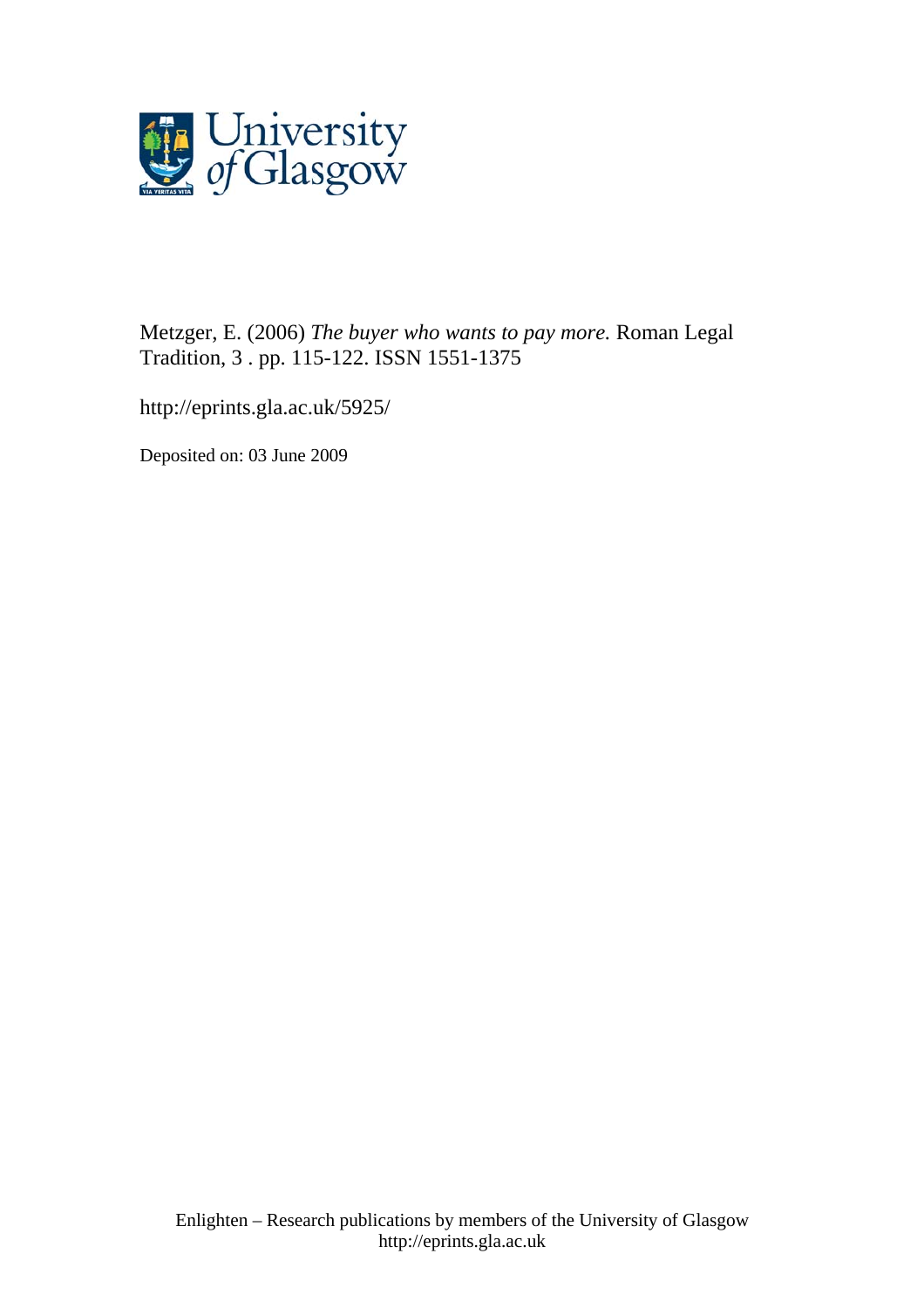Incendiarii, qui quid in oppido praedandi causa faciunt, capite puniantur. QUI CASU INSULAM AUT VILLAM, NON EX INIMICITIIS INCENDERINT, LEVIUS. FORTUITA ENIM INCENDIA AD FORUM REMITTENDA SUNT, UT DAMNUM VICINIS SARCIATUR. Qui casam aut villam inimicitiarum gratia incenderunt, humiliores in metallum aut in opus publicum damnantur, honestiores in insulam relegantur. Fortuita incendia, quae casu venti ferente vel incuria ignem supponentis ad usque vicini agros evadunt, si ex eo seges vel vinea vel olivae vel fructiferae arbores concrementur, datum damnum aestimatione sarciatur. Commissum vero servorum, si domino videatur, noxae deditione sarcitur. Messium sane per dolum incensores, vinearum olivarumve aut in metallum humiliores damnantur, aut honestiores in insulam relegantur. Qui noctu frugiferas arbores manu facta ceciderint, ad tempus plerumque in opus publicum damnantur aut honestiores damnum sarcire coguntur vel curia submoventur vel relegantur.

> Robert M. Frakes \*Clarion University

The Buyer Who Wants to Pay More

 $\overline{a}$ 

A valid sale required a price that was agreed and certain.<sup>1</sup> Some modern works nevertheless consider whether the law ignored a certain species of error in price: the seller is willing to accept less money than the buyer wishes to give, and a valid sale is formed on the lesser price. A single text of Pomponius suggests this might

——————————————

<sup>\*</sup> *Roman Legal Tradition*, 3 (2006), 111–15. ISSN 1551-1375. Copyright © 2006 by Robert M. Frakes. All rights reserved. The author thanks the Alexander von Humboldt Stiftung as well as Professors Dieter Nörr and Alfons Bürge for facilitating the research for this article at the Leopold Wenger Institute for Ancient Legal History at the University of Munich. 1 J.3.23.1; D.19.1.9 pr. (Ulpian 28 *Sab*.).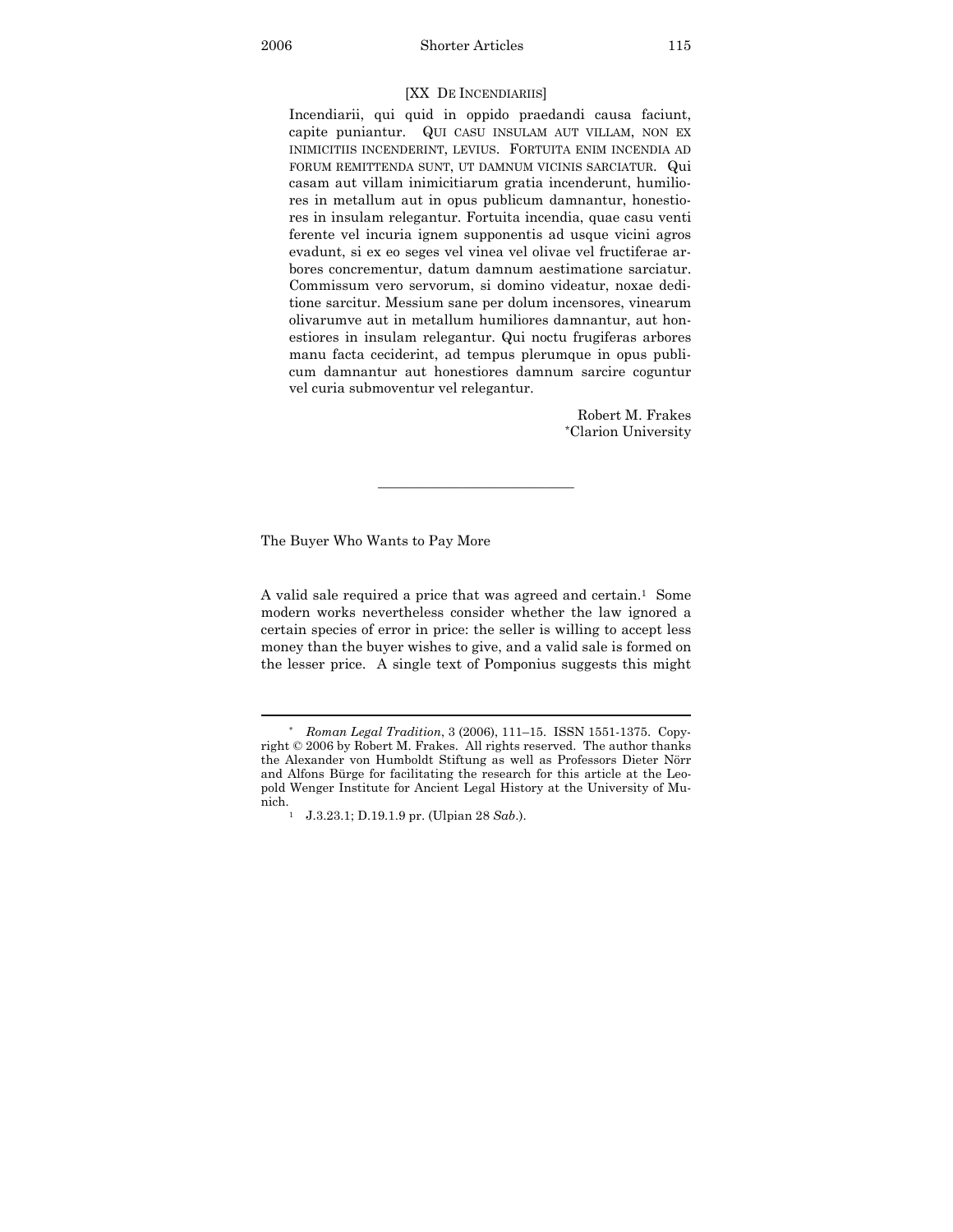be the case.<sup>2</sup> The text is concerned with hire rather than sale, but some have drawn a wider lesson from the specific problem Pomponius describes. The question is whether they are right to do so, and whether we are therefore right to suppose that the law of sale ignored this species of error in price.

I.

The text is this:

D.19.2.52 (Pomponius 31 *ad Quintum Mucium*). Si decem tibi locem fundum, tu autem existimes quinque te conducere, nihil agitur: sed et si ego minoris me locare sensero, tu pluris te conducere, utique non pluris erit conductio, quam quanti ego putavi.

If I let a farm to you for 10 but you think you hired it for 5, the event is without effect. But even if I thought that I had let for less, you, that you had hired for more, there will at any rate be no hire for more than I believed to be the case.

A valid contract of hire required agreement on the rent,3 but the second of Pomponius' examples makes us hesitate. The second example suggests that a contract may arise on the lesser sum (Pomponius does not say outright that a contract will arise<sup>4</sup>). On consensual contracts and error, Kaser writes:

To the Romans it was a matter of *consentire*, correspondence of intentions. For them the *dissensus* that impedes the contract is accordingly a conflict of intentions, not statements, as is the case today.5

"Correspondence of intentions" gives considerable space for consent even between parties who talk past each other. So is there consent between the lessor and the tenant in Pomponius' second example? Do they agree on the rent? The answer bears directly on the question of error of price in sale: if Pomponius' example

<sup>2</sup> D.19.2.52 (Pomp. 31 *Quint. Muc*.).

<sup>3</sup> See G.3.142; D.19.2.2 pr. (Gaius 2 *rer. cott*.); J.3.24 pr.

<sup>4</sup> See the discussion below, notes 20 to 26 and accompanying text.

<sup>5 &</sup>quot;Den Römern kommt es hier auf das *consentire*, die Übereinstimmung im Willen an. Der *dissensus*, der den Vertrag verhindert, ist bei ihnen folgerichtig das mangelnde Zusammenstimmen der Willensmeinungen, nicht (wie heutzutage) der Erklärungen." M. Kaser, *Das römische Privatrecht*, 2, 2nd ed. (Munich 1971), 238.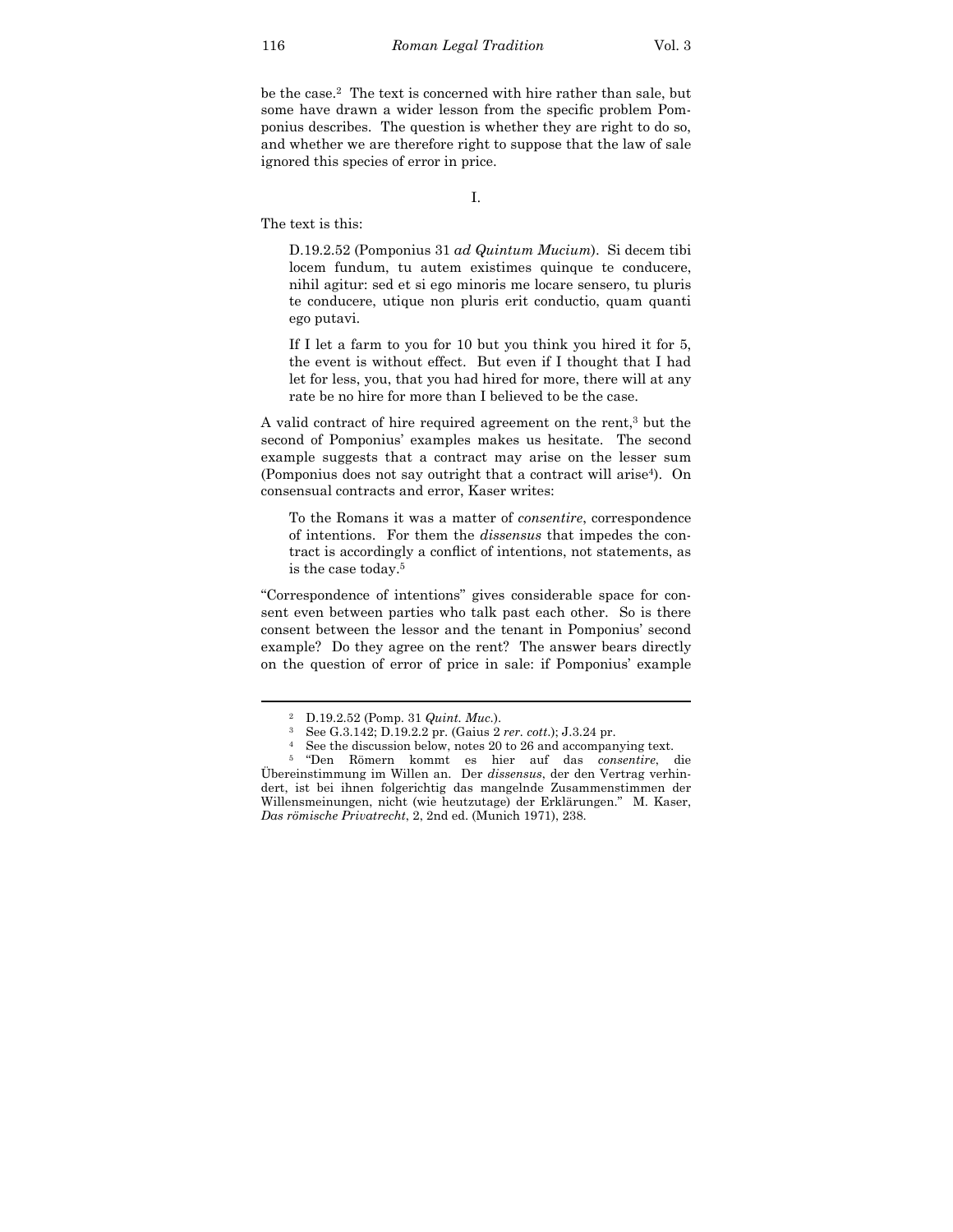$\overline{a}$ 

preserves the principle of consent, then the example should equally serve contracts of sale, given the close assimilation of hire to sale, or indeed serve consensual contracts generally.6

## II.

Modern writers have found various ways to preserve the principle of consent in Pomponius' example. Where the lessor expects to receive *x* and the tenant expects to give *y*, and  $x < y$ , Wunner, Kaser, de Zulueta, and others would say there is a partial consensus on  $x^7$ . Why then is there no partial consensus on  $\gamma$  when  $x >$ 

<sup>6</sup> "[Das Fragment] enhält höchst bedeutsame Aussagen zur Frage der Maßgeblichkeit des Willens beim Abschluß von Verträgen, die consensu zustande kommen." K. Misera, "D. 19. 2. 52, Pomp. 31 ad Q. Mucium. Vertragsschluß consensu: Wille und *error* im klassischen römischen Recht," in F. Graf von Westphalen and O. Sandrock, eds., *Lebendiges Recht — Von den Sumerern bis zur Gegenwart. Festschrift für Reinhold Trinkner zum 65. Geburtstag* (Heidelberg 1995), 45. The ascription to book 31 *ad Quintum Mucium* possibly adds something to the question. Our fragment aside, book 31 is devoted to sale (see *Pal*., 2, cols. 74–75 (Pomponius 300–308). Accordingly Lenel has placed the fragment under the rubric *De emptionibus et venditionibus* and cited D.18.1.9 pr. (Ulpian 28 *Sab*.), apparently on the understanding that Pomponius (and Quintus Mucius) are discussing price and consent, and that our text on *locatio conductio* is part of a discussion of sale. Lenel's ordering may in fact have persuaded Watson and Stein that Quintus Mucius did not write on *locatio conductio* at all, though our text perhaps makes this less likely. See A. Watson, *Law Making in the Later Roman Republic* (Oxford 1974), 146 ("[T]here is not the slightest sign of a discussion of either [*locatio conductio* or *mandatum*] anywhere in Pomponius *ad Quintum Mucium* . . . ."); P. Stein, "The Development of the Institutional System," in P. G. Stein and A. D. E. Lewis, eds., *Studies in Justinian's Institutes in Memory of J. A. C. Thomas* (London 1983), 152–53. The fact that *locatio conductio* is missing from the later work of Sabinus might be seen by some to suggest that Quintus Mucius' comparable work is also missing *locatio conductio*, and that therefore Pomponius is not *directly* writing about *locatio conductio* either, but making a point about sale. But even assuming this is true, we are no wiser on the question of whether our text on *locatio conductio* was offered to complement a similar rule in sale or to draw a contrast. In short, the ascription to 31 *ad Quintum Mucium* does not help us.

<sup>7</sup> S. E. Wunner, *Contractus* (Graz 1964), 203–205; Kaser (note 5), 238 n.20 ("Teilkonsens"); F. de Zulueta, *The Roman Law of Sale* (Oxford 1945), 25 ("[F]rom [D.19.2.52] it is to be inferred that, where a buyer has intended a higher price than that to which the seller thought he was agreeing, the sale is good at the lower price, since as to that there was agreement."); R. Zimmermann, *The Law of Obligations. Roman Foundations of the Civilian Tradition* (Capetown 1990), 591 ("Minus in maiore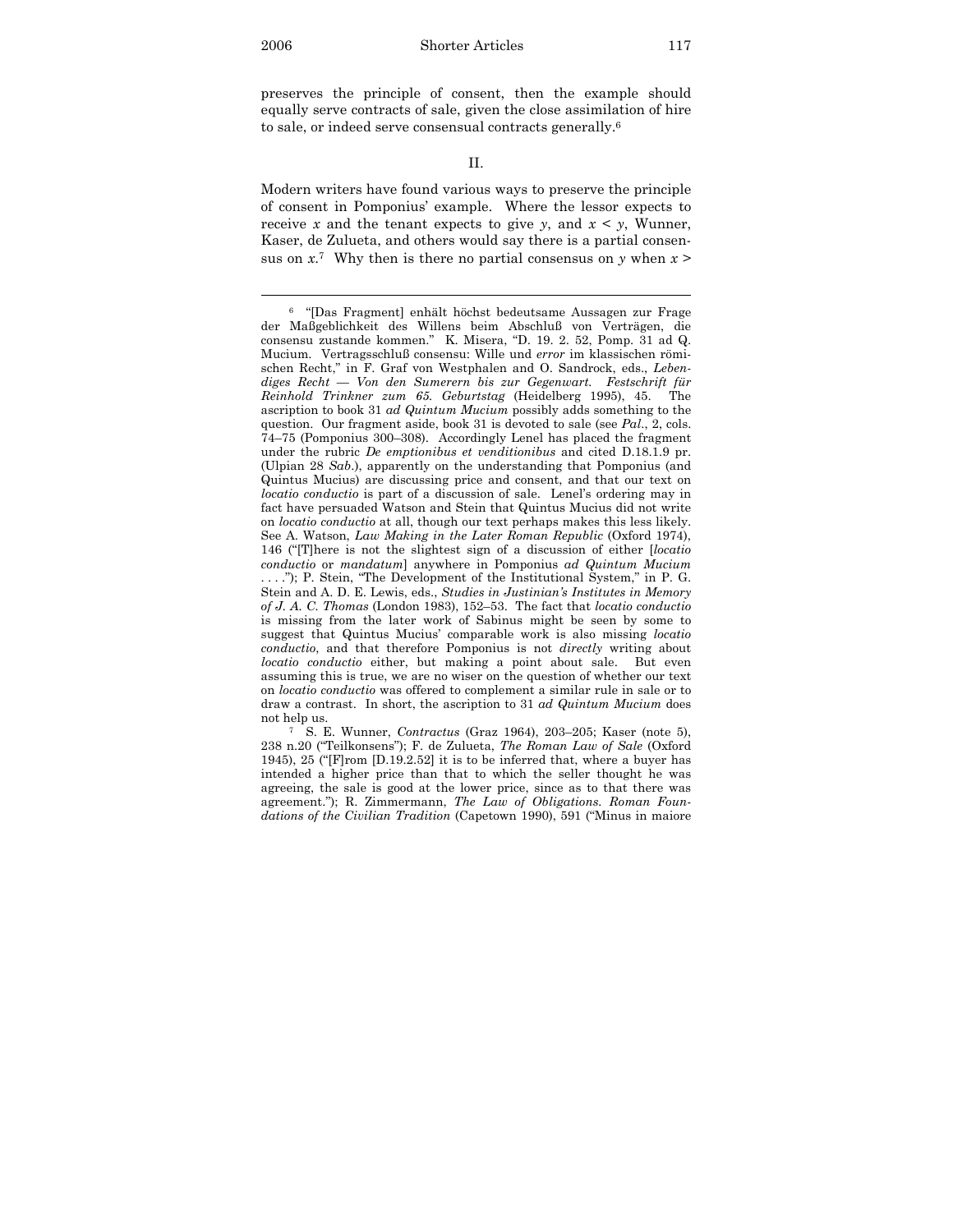*y*? Wunner says that the result is dictated by an assessment of interests: if *x* < *y*, it is a case of *in maiore minus est*, and *x* is *minus*, but if  $x > y$ , the *y* is not *minus* but *aliud*.<sup>8</sup> Similarly Zimmermann says that, where  $x > y$ , consensus on *y* is lacking because *y* is against the interests of the lessor.<sup>9</sup> Thomas and Buckland say that the contract is void if the discrepancy is to the disadvantage of the party who was mistaken.10 Nicholas makes the principle broader, saying that either party may enforce at his opponent's price.11

 A second current of opinion preserves the principle of consent with the aid of "hypothetical intention." Backhaus and Misera argue that *in maiore minus* is an attractive but ultimately flawed basis for consent in this case. There is, they say, no intention (*Wille*) on the tenant's part to conclude a contract for the lesser sum — no more than in Pomponius' first example — and without intention there is no consent.<sup>12</sup> There is, however, hypothetical intention in the second example, because we may assume, hypothetically, that a tenant who is willing to hire for 10 would also be willing to hire for  $5^{13}$ 

est"); J. A. C. Thomas, *Textbook of Roman Law* (Amsterdam 1976), 230 ("the greater being deemed to include the less").

<sup>9</sup> Zimmermann (note 7), 591.

<sup>10</sup> Thomas (note 7), 230; W. W. Buckland, *A Text-Book of Roman Law*, 3rd ed. rev. P. Stein (Cambridge 1963), 418. This might explain Pomponius' first example, but does not help with the second, where there is no identifiable "mistaken party." See below, notes 17 to 19 and accompanying text.

<sup>11</sup> B. Nicholas, *Introduction to Roman Law* (Oxford 1962), 177.

<sup>12</sup> This is also Wieacker's objection to Wunner: to find consent in Pomponius' second example is to reject the theory of intention. F. Wieacker, [Comptes Rendus], *T. v. R*., 35 (1967), 141 (reviewing Wunner, *Contractus*, 1964).

<sup>13</sup> R. Backhaus, "In maiore minus inest," *ZSS* (rA), 100 (1983), 163– 64; Misera (note 6), 48–49. A text which may or may not bear on the issue of consent is D.45.1.1.4 (Ulpian 48 *Sab*.): *Si stipulanti mihi "decem" tu "viginti" respondeas, non esse contractam obligationem nisi in decem constat. Ex contrario quoque si me "viginti" interrogante tu "decem" respondeas, obligatio nisi in decem non erit contracta. Licet enim oportet congruere summam, attamen manifestissimum est viginti et decem inesse*. The prevailing view is that this text is badly interpolated and does not express the classical law. See G.3.102; J.3.19.15; S. Riccobono, *Stipulation and the Theory of Contract*, trans. J. Kerr Wylie, rev. B. Beinart (Amsterdam 1957), 103–105. Backhaus, on the other hand, argues that the text does express the classical law but, perhaps in the same manner as D.19.2.52, states only that the mismatched sums are not *necessarily* fatal

<sup>8</sup> Wunner (note 7), 205.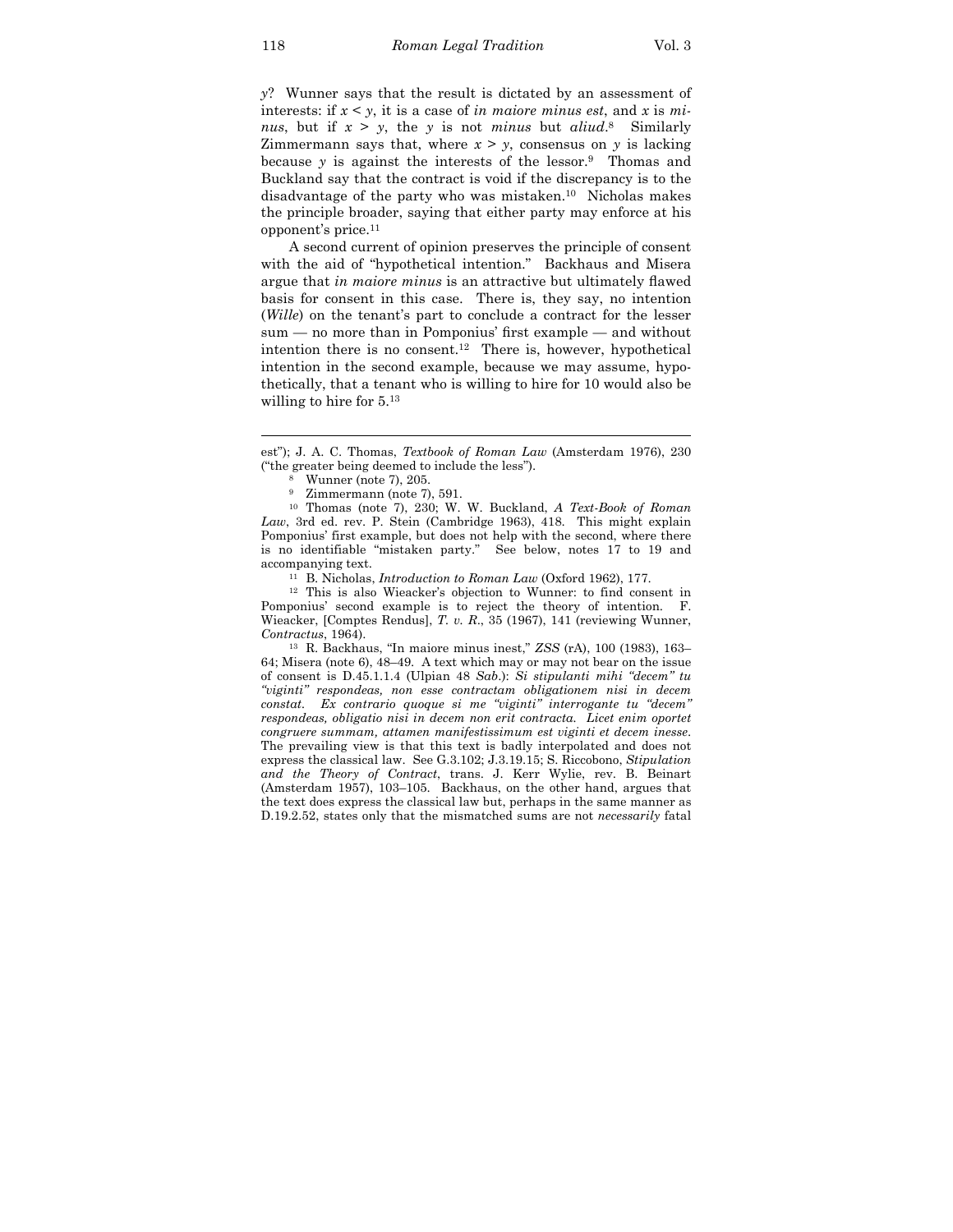2006 Shorter Articles 119

 A third current of opinion rejects altogether the idea that consent exists between the contracting parties. Wieacker argues that consent is simply absent in Pomponius' second example, but that the contract is valid notwithstanding the absence of consent, at least in Pomponius' opinion.<sup>14</sup> It is valid for a purely sensible reason: the expectations of the lessor are not frustrated when he is given what he wanted to have.15 Wieacker suggests that, from case to case, the element of consent may be ignored if that is suitable to the result.16

## III.

The issue here is whether the rule announced in Pomponius' second example held in contracts of sale, so that a contract would arise if the buyer believed the price was higher than the seller believed. Those who find either "partial consensus" or "hypothetical intention" would readily apply the text to sale, as hire and sale are created on the same foundation. But weighing against both of these explanations is the fact, pointed out by Wolf and Wieacker, that the parties in the example had never expressed the disputed sum to one another, or had done so imperfectly.<sup>17</sup> Some manner of event has taken place that Pomponius describes with *minoris* . . . *pluris*, but to assume that the sums have been reversed from the first example, or that there has otherwise been some discernible common ground over the sums, is to assume too much. Negotiations over rent in a contract of hire go well beyond sums, and this makes it possible for all manner of misunderstanding to take place. The most obvious is a misunderstanding over the

to the contract. To a late classical jurist, he concludes, a "hypothetical intention" on the lesser sum is a possibility. Backhaus, 152–55, 163 n.140.

<sup>14</sup> F. Wieacker, "Irrtum, Dissens oder gegenstandslose Leistungsbestimmung," in *Mélanges Philippe Meylan* (Lausanne 1963), 398.

<sup>15</sup> Id.

<sup>16</sup> F. Wieacker, *Societas. Hausgemeinschaft und Erwerbsgesellschaft* (Weimar 1936), 95. 17 J. G. Wolf, *Error im römischen Vertragsrecht* (Graz 1961), 79–80;

Wieacker (note 14), 398:

<sup>[</sup>D]ie Parteien konnten nur Verschiedenes "meinen" (*sentire*), wenn sie den Pachtzins überhaupt nicht oder aber nicht eindeutig bestimmt hatten; sonst hätte Pomponius (wie im vorausgehenden Falle) sagen müssen, "*Ego* habe (um 10) verpachtet, *Tu* (um 5) zu pachten gemeint" (*existimes*). Man hat sich also vorzustellen, daß der Pachtzins überhaupt nicht oder nur in den Vorverhandlungen zur Sprache gekommen und es dort zur Klarheit nicht gekommen war.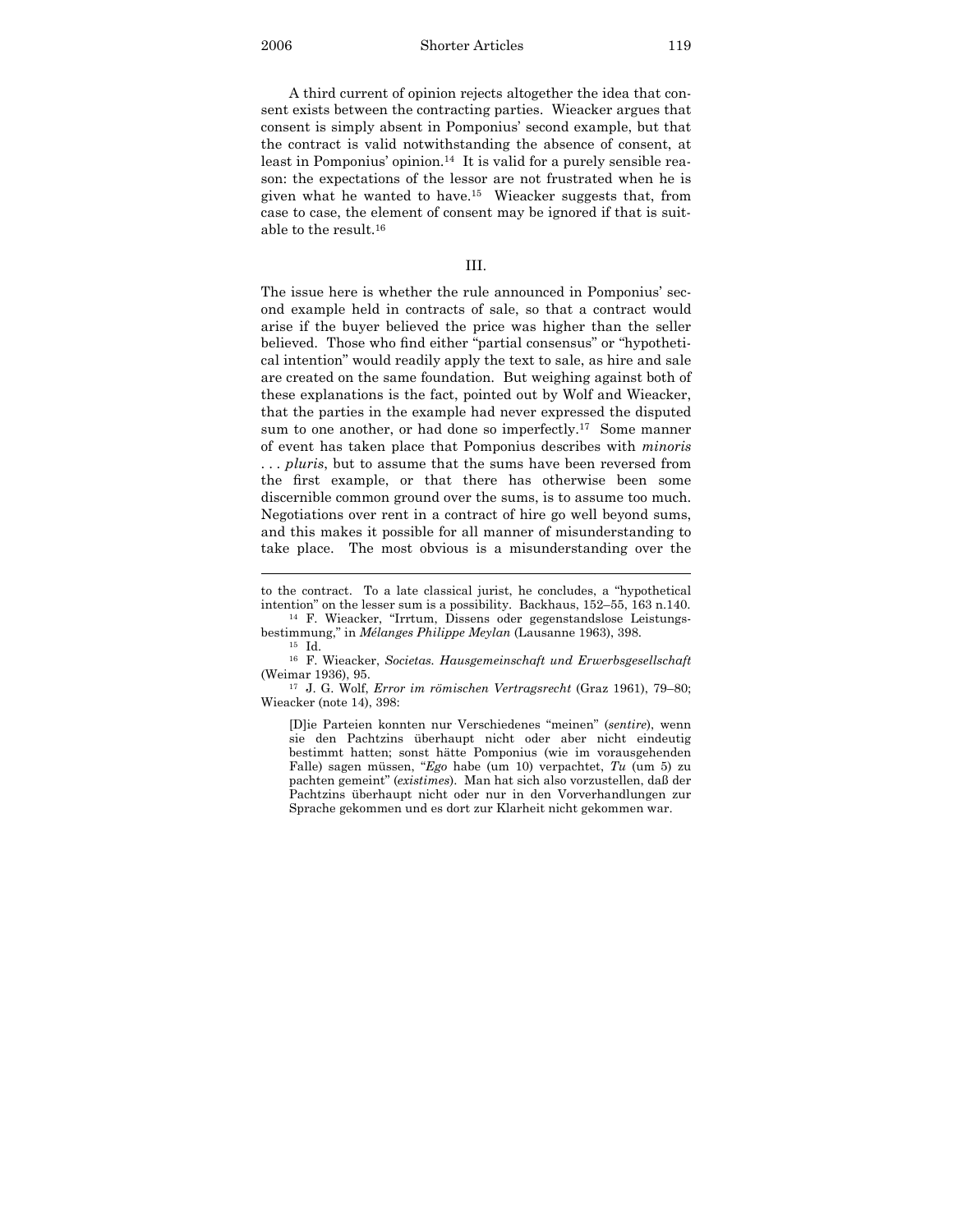term of the lease. If one party understands the term differently from the other, an "agreed" sum will conceal a genuine disagreement over the amount of the rent. I.e., if you are my tenant and anticipate a term which is shorter than I anticipate, then in Pomponius' words *tu pluris te conducere* [*senseris*]. A misunderstanding could also arise where the rent is paid in produce from the land, a so-called *locatio partiaria*: a difference in expectation over the crop or the extent of land from which the crop is taken could result in a lessor believing he had let for less than the tenant believed.18 These sorts of misunderstandings would explain why Pomponius moves from *decem* . . . *quinque* in the first example to *minoris* . . . *pluris* in the second. He is not, perhaps, announcing a principle (". . . but when the tables are turned"), but is aware of specific, difficult leases where adhering to the rule of consent would be unjust. This alone makes Wieacker's "vernünftige Auslegung"19 a better solution than consensus or hypothetical intention, which assume a misunderstanding over sums.

 Weighing even more heavily against consensus or hypothetical intention is the fact that a contract would not necessarily arise on Pomponius' second example. To paraphrase his words: the *conductio* will not be for more than the lessor believes, if there is a *conductio* at all.20 Pomponius introduces the second example with *sed et si*, signalling that he will attenuate the facts but arrive at the same result: no contract.21 Paul and Ulpian use *sed et si* in similarly constructed examples elsewhere in the Digest, and both of them finish with *idem fiet*. 22 Our fragment does not finish with

<sup>18</sup> For discussion of and texts on *locatio partiaria*, see Buckland (note 10), 499; J. A. C. Thomas, "The Nature of *merces*," 1958 *Acta Juridica*, 197–98. Compounding any misunderstanding is the possibility, argued by du Plessis, that a lease survived the death of the *locator* or *conductor*: the magistrate or judge is then left to determine an imperfectly expressed *merces* without the evidence of one side. P. J. du Plessis, "The Hereditability of *Locatio Conductio*," in J. W. Cairns and P. du Plessis, eds., *Beyond Dogmatics: Law and Society in the Roman World* (Edinburgh

<sup>&</sup>lt;sup>19</sup> Wieacker (note 14), 398.

<sup>20</sup> See Backhaus (note 13), 163 n.140; Misera (note 6), 48–49. Neither Backhaus nor Misera says outright that the second example allows the possibility of a failed contract, but both acknowledge that it could have this meaning. 21 See Misera (note 6), 48: "[S]cheint Pomponius die Auffassung nicht

gänzlich verwerfen zu wollen, die auch hier ein Scheitern des Vertragsschlusses annimmt. Dies wäre zugleich eine erste Erklärung für das 'et – auch,' sed et si ego . . . ." 22 D.8.4.6.2 (Ulpian 28 *Sab*.); D.46.4.11 pr. (Paul 12 *Sab*.).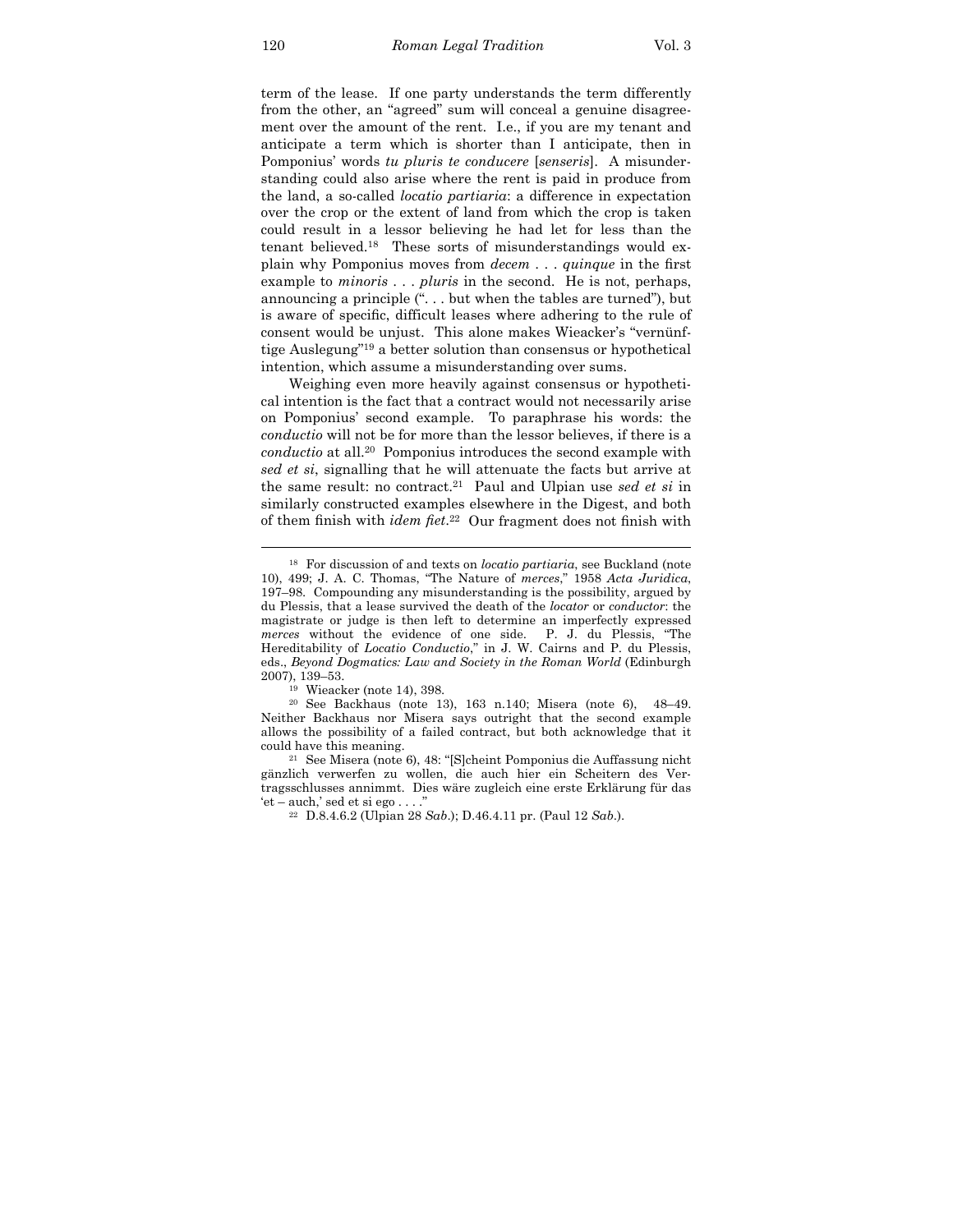*idem fiet*, but the final concessive clause (*utique* . . .), conceding to a proposition that is never actually stated, makes us suspect that the compilers have taken something out and (possibly) added *utique* to maintain sense. Wolf in fact believes that a contract always arises on these facts and that both *sed et si* and *utique* are interpolated,23 but this pushes interpolation too far. Pomponius writes *non pluris erit conductio quam*, not *erit conductio non pluris quam*, and only the latter would convey "there will be a contract." It seems instead that the proposition to which *utique* is a concession ("sometimes there is a *conductio*"), perhaps along with other juristic opinion or examples, have been struck out of the text. If this is the case, the text may have read something like the following:

sed et si ego minoris me locare sensero, tu pluris te conducere, <idem fiet.>

followed by contrary juristic opinion, or examples where the contract survives, and ending with a concessive

<sed> [utique] non pluris erit conductio, quam quanti ego putavi.

The text therefore acknowledges the possibility that a contract does not arise, as in Pomponius' preceding example. This is so even if the text is not interpolated.

 This possibility speaks against the explanation that consent or hypothetical intention underlies *minoris* / *pluris*. There were instances in which no contract arose notwithstanding a tenant's desire to pay more. Even if, for the sake of argument, the successful contracts were due to consent or imputed consent, distinguishing between the successful and unsuccessful contracts requires a deeper principle still. This is why Wieacker's "vernünftige Auslegung" is again the better solution: the judge or magistrate would not be obliged to recognize a contract if, for example, a tenant did not wish to submit to a contract that left him with potential liabilities beyond the rent, $24$  or if a lessor preferred to proceed by *condictio*. 25 And where, to the contrary, the parties

<sup>23</sup> Wolf (note 17), 79, 82. If we accept that both *sed et si* and *utique* are interpolated, i.e. remove all equivocation about the validity of the contract, then D.19.2.52 as a whole is reduced to a kind of droll anomaly, offered without explanation. 24 E.g., *Pauli Sententiae* 2.18.2. 25 D.12.6.65.7 (Paul 17 *Plaut*.) (urban leasehold).